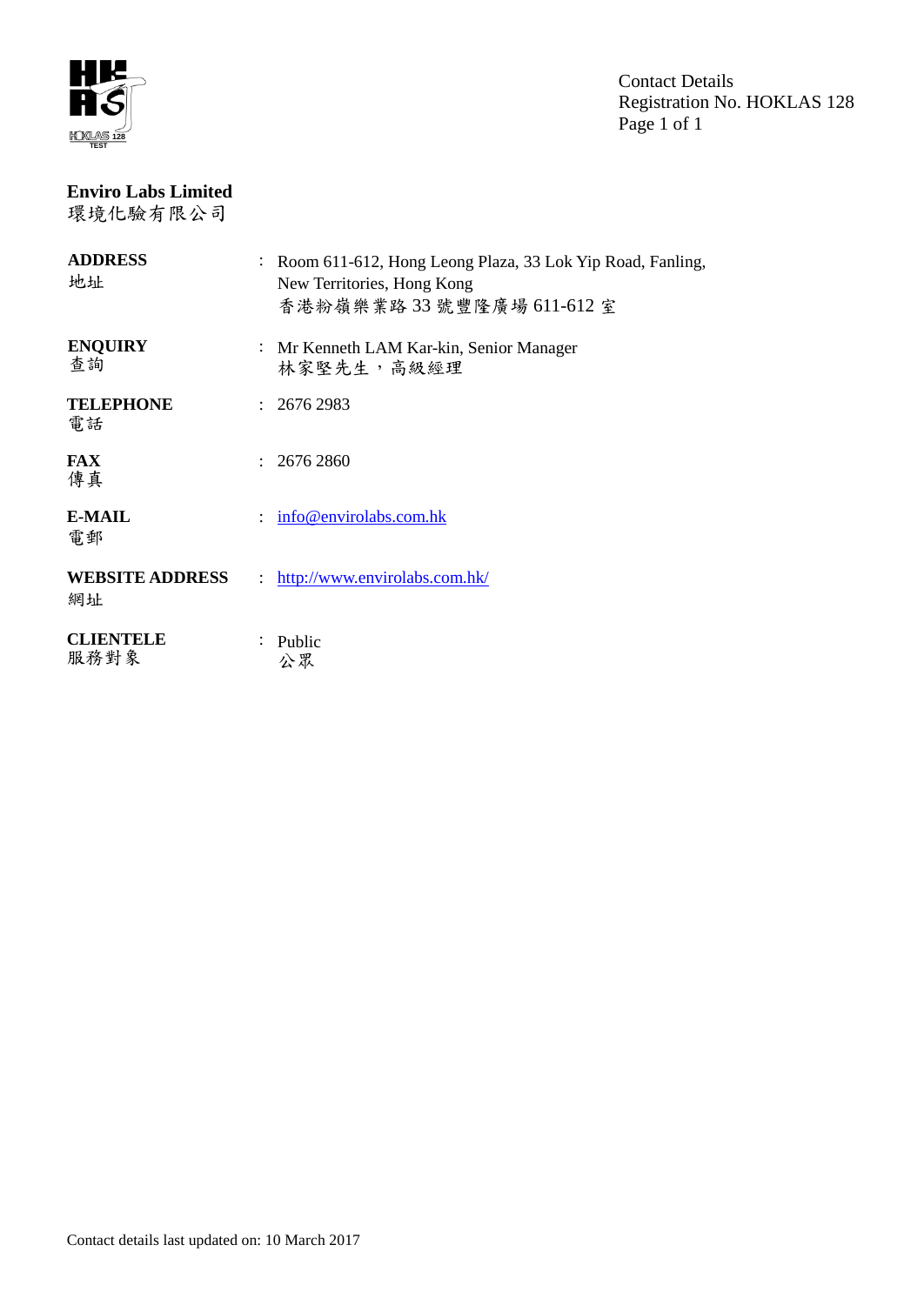

Scope of Accreditation Registration No. HOKLAS 128 Page 1 of 15 Issue Date: 22 February 2021 Ref: HOKLAS128-38

# **Enviro Labs Limited**

環境化驗有限公司

| <b>ADDRESS</b><br>地址                                | : Room 611-612, Hong Leong Plaza, 33 Lok Yip Road, Fanling, New Territories, Hong<br>Kong<br>香港新界粉嶺樂業路 33 號豐隆廣場 611-612 室 |
|-----------------------------------------------------|---------------------------------------------------------------------------------------------------------------------------|
| <b>ACCREDITED TEST</b><br><b>CATEGORY</b><br>認可測試類別 | : Chinese Medicine 中 藥<br>Environmental Testing 環境測試<br>Food 食品<br>Miscellaneous 雜類                                       |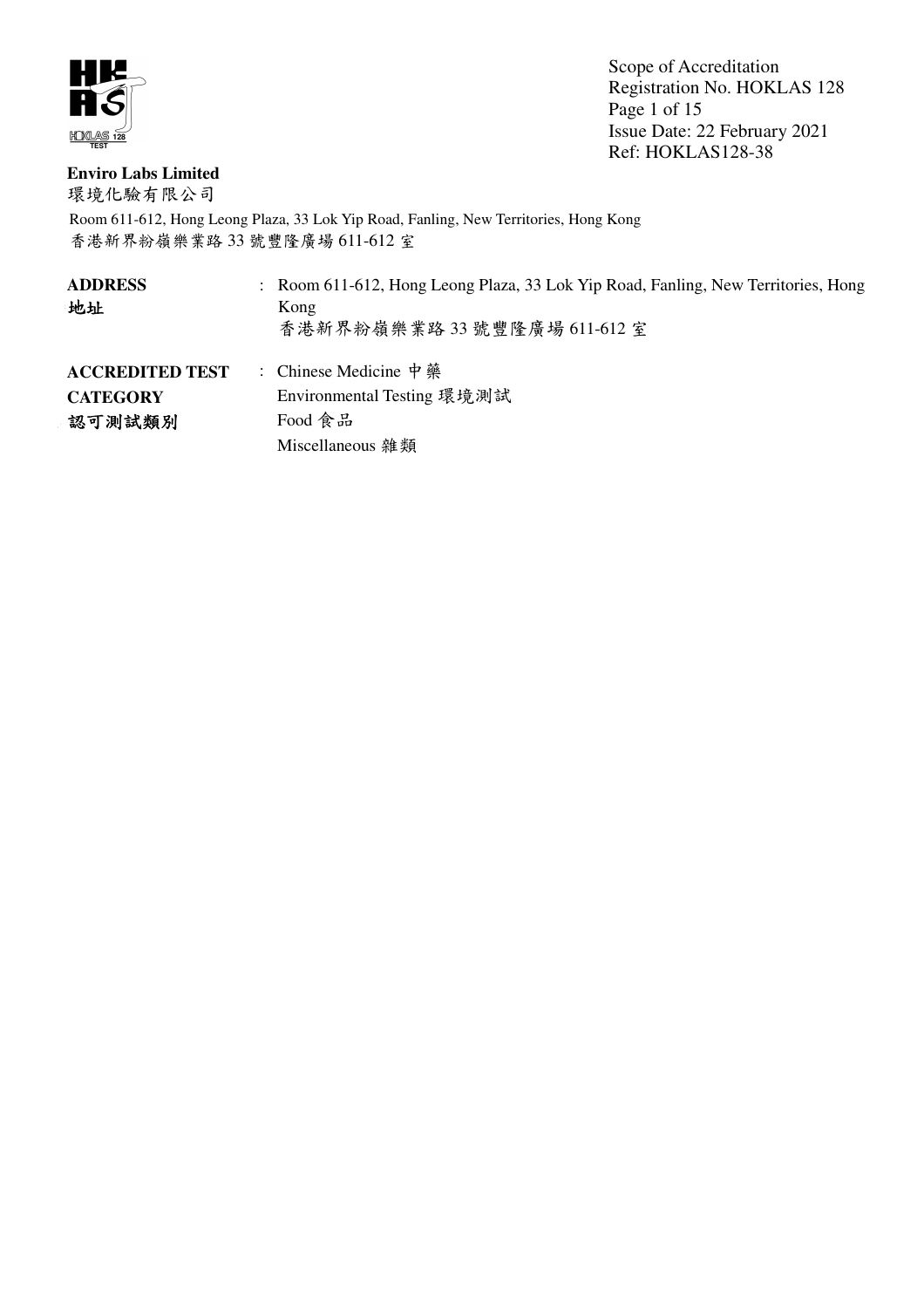

Scope of Accreditation Registration No. HOKLAS 128 Page 2 of 15 Issue Date: 22 February 2021 Ref: HOKLAS128-38

## **Enviro Labs Limited**

環境化驗有限公司

| Chinese Medicine 中藥                                   |                                                                                                                                                                                                                                                                                                                                                                                                                                  |                                                                                                           |  |
|-------------------------------------------------------|----------------------------------------------------------------------------------------------------------------------------------------------------------------------------------------------------------------------------------------------------------------------------------------------------------------------------------------------------------------------------------------------------------------------------------|-----------------------------------------------------------------------------------------------------------|--|
| <b>ITEM TESTED OR MEASURED</b><br>測試或量度項目             | <b>SPECIFIC TEST OR</b><br><b>PROPERTY MEASURED</b><br>特定測試或量度的特性                                                                                                                                                                                                                                                                                                                                                                | SPECIFICATION, STANDARD METHOD<br>OR TECHNIQUE USED<br>規範、標準方法或應用技術                                       |  |
| Proprietary Chinese Medicines                         | Microbiological examinations :-<br>- 微生物限度檢查法 Microbial Limit Test<br>細菌數 Aerobic bacteria count<br>霉菌與酵母菌數 Mould and Yeast count<br>大腸桿菌 E. coli<br>沙門菌 Salmonella species<br>銅綠假單胞菌 Pseudomonas aeruginosa<br>金黃色葡萄球菌 Staphylococcus aureus<br>Pesticide Residue: -                                                                                                                                                            | 中華人民共和國藥典2000年版一部附錄XIIIC<br>Pharmacopoeia of the People's Republic of China 2000,<br>Volume I, App. XIIIC |  |
| Proprietary Chinese Medicines except<br>medicated oil | - Organochlorine Pesticide<br>Aldrin, Dieldrin, Endrin, cis-Chlordane,<br>trans-Chlordane, Oxychlordane, Heptachlor,<br>Heptachlor epoxide, Hexachlorocyclohexane<br>isomers (alpha-, beta- and delta-BHC), Lindane,<br>Hexachlorobenzene, Methyl pentachlorophenyl<br>sulphide, Pentachloroaniline, Quintozene<br>(pentachloronitrobenzene), 2,4'-DDT,<br>4,4'-DDT, 4,4'-DDE, 4,4'-DDD<br>Chemical and Physicochemical tests: - | In house method HOP-CM01<br>(by GC/MS)                                                                    |  |
| Chinese Materia Medica                                | - Sulphur Dioxide                                                                                                                                                                                                                                                                                                                                                                                                                | In house method HOP-CM02<br>(by Titrimetric method)                                                       |  |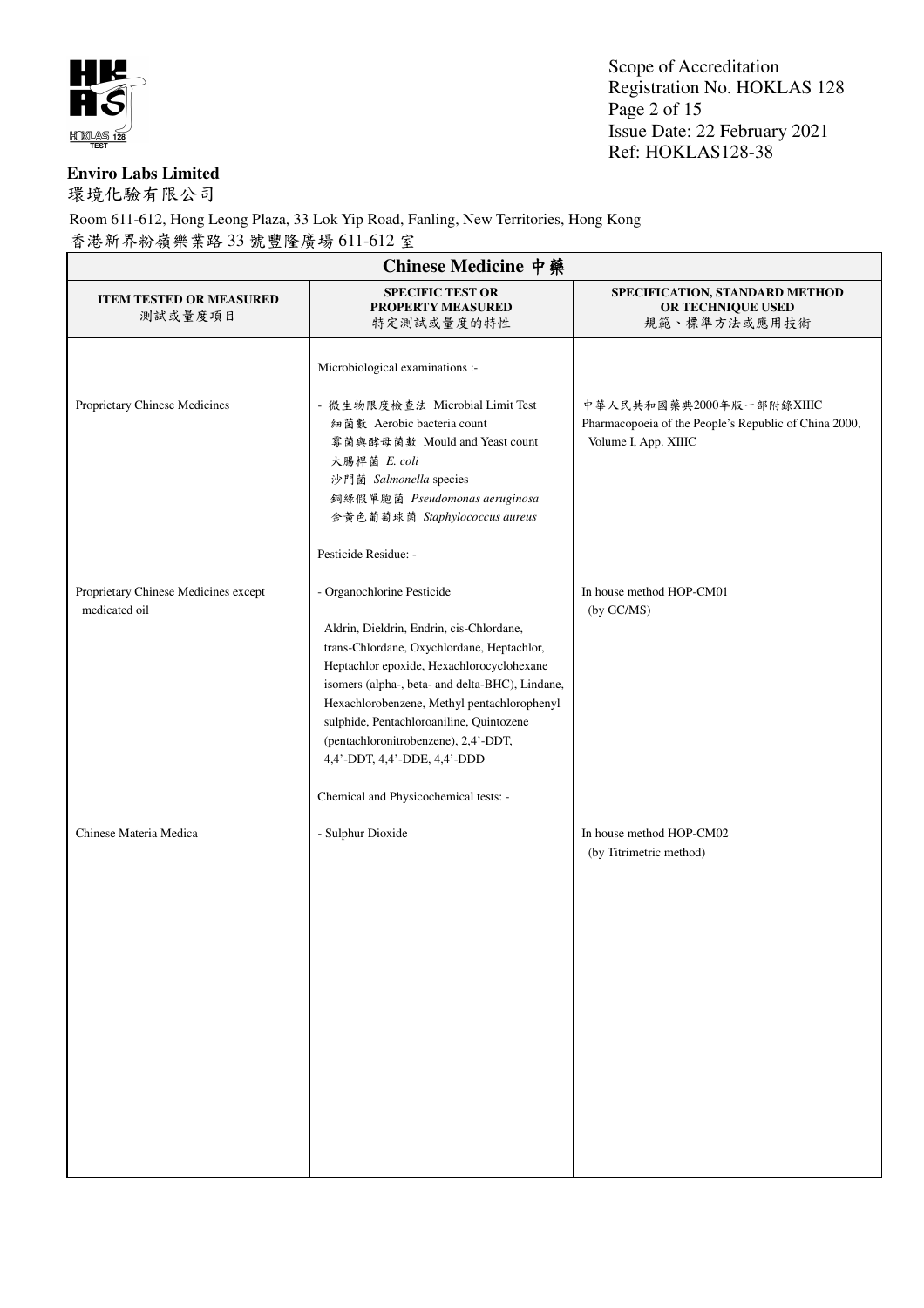

Scope of Accreditation Registration No. HOKLAS 128 Page 3 of 15 Issue Date: 22 February 2021 Ref: HOKLAS128-38

#### **Enviro Labs Limited**

環境化驗有限公司

| Environmental Testing 環境測試                                                                             |                                                                                                                        |                                                                          |  |
|--------------------------------------------------------------------------------------------------------|------------------------------------------------------------------------------------------------------------------------|--------------------------------------------------------------------------|--|
| <b>ITEM TESTED OR MEASURED</b><br>測試或量度項目                                                              | <b>SPECIFIC TEST OR</b><br>PROPERTY MEASURED<br>特定測試或量度的特性                                                             | SPECIFICATION, STANDARD METHOD<br>OR TECHNIQUE USED<br>規範、標準方法或應用技術      |  |
| Indoor Air Quality Testing                                                                             | Extractable components collected in<br>passive samplers: -                                                             |                                                                          |  |
|                                                                                                        | - Formaldehyde                                                                                                         | In house method HOP-AR08<br>(by HPLC/DAD)                                |  |
|                                                                                                        | - Nitrogen Dioxide                                                                                                     | In house method HOP-AR07<br>(by UV-Vis)                                  |  |
|                                                                                                        | Extractable components collected in<br>active samplers: -                                                              |                                                                          |  |
|                                                                                                        | - Formaldehyde                                                                                                         | USEPA TO-11A (by HPLC/DAD)<br><excluding air="" sampling=""></excluding> |  |
|                                                                                                        | Microbiological examinations:-                                                                                         |                                                                          |  |
| Collectate sampled by<br>1. Single-stage N6 Andersen sampler,<br>2. Single-stage SAS Super IAQ sampler | Airborne bacteria count<br>(number of colonies and corrected<br>number of colonies on agar plate)<br>(30°C for 2 days) | In-house method HOP-MT22                                                 |  |
| Collectate sample on agar plate                                                                        | Airborne bacteria count<br>(number of colonies on agar plate)<br>(30°C for 2 days)                                     | In-house method HOP-MT22                                                 |  |
|                                                                                                        |                                                                                                                        |                                                                          |  |
|                                                                                                        |                                                                                                                        |                                                                          |  |
|                                                                                                        |                                                                                                                        |                                                                          |  |
|                                                                                                        |                                                                                                                        |                                                                          |  |
|                                                                                                        |                                                                                                                        |                                                                          |  |
|                                                                                                        |                                                                                                                        |                                                                          |  |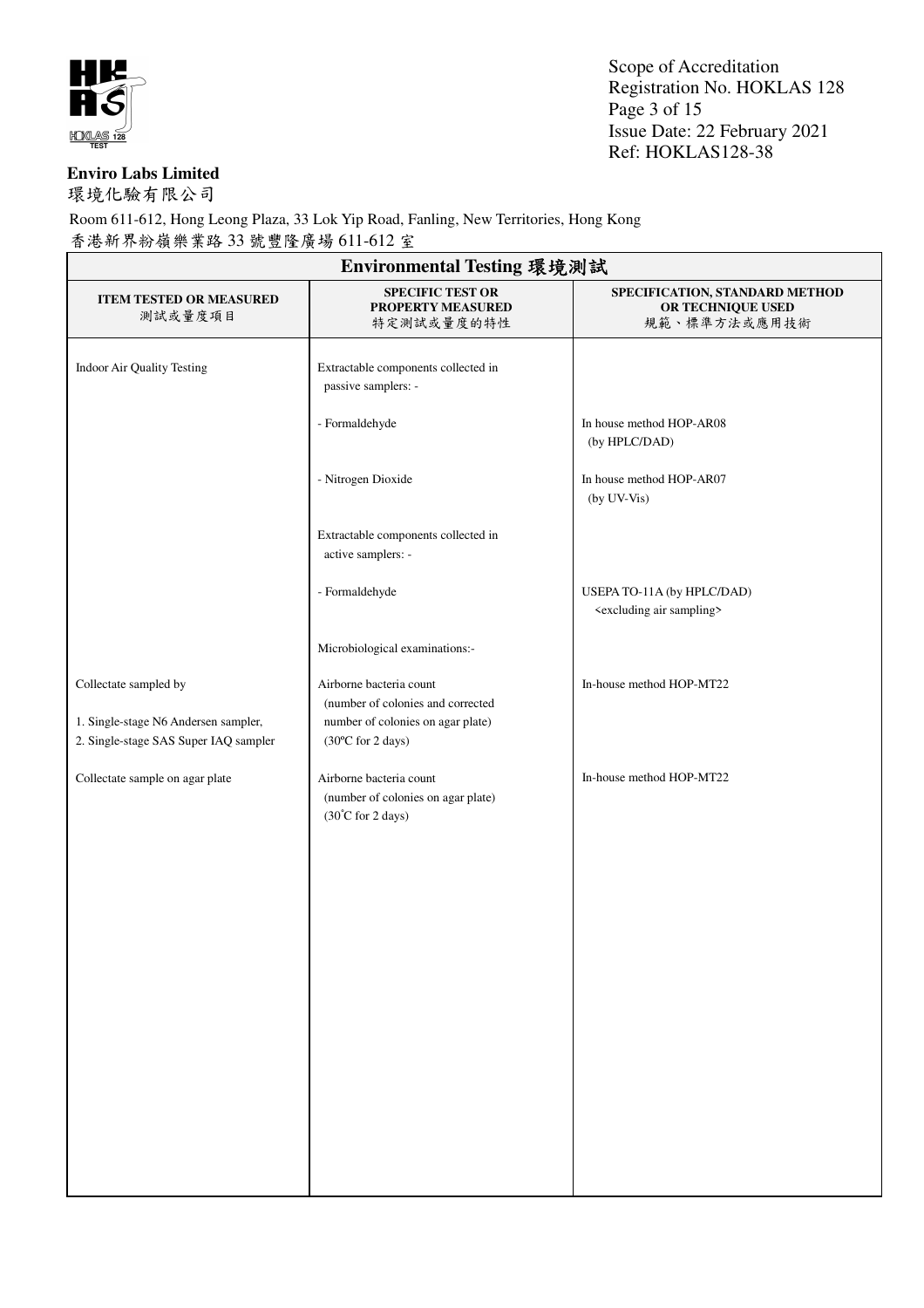

Scope of Accreditation Registration No. HOKLAS 128 Page 4 of 15 Issue Date: 22 February 2021 Ref: HOKLAS128-38

#### **Enviro Labs Limited**

環境化驗有限公司

| Environmental Testing 環境測試                |                                                            |                                                                     |
|-------------------------------------------|------------------------------------------------------------|---------------------------------------------------------------------|
| <b>ITEM TESTED OR MEASURED</b><br>測試或量度項目 | <b>SPECIFIC TEST OR</b><br>PROPERTY MEASURED<br>特定測試或量度的特性 | SPECIFICATION, STANDARD METHOD<br>OR TECHNIQUE USED<br>規範、標準方法或應用技術 |
| Saline water                              | Physical Examination:-                                     |                                                                     |
|                                           | - Total suspended solids dried at 103-105°C                | APHA 23e 2540D                                                      |
|                                           | Non-metallic Constituents:-                                |                                                                     |
|                                           | - Nitrogen (Nitrate)                                       | In-house Method HOP-EW49 (by FIA)                                   |
|                                           | - Nitrogen (Nitrite)                                       | In-house Method HOP-EW49 (by FIA)                                   |
|                                           | - Nitrogen (Nitrate + Nitrite)                             | In-house Method HOP-EW49 (by FIA)                                   |
|                                           |                                                            |                                                                     |
|                                           |                                                            |                                                                     |
|                                           |                                                            |                                                                     |
|                                           |                                                            |                                                                     |
|                                           |                                                            |                                                                     |
|                                           |                                                            |                                                                     |
|                                           |                                                            |                                                                     |
|                                           |                                                            |                                                                     |
|                                           |                                                            |                                                                     |
|                                           |                                                            |                                                                     |
|                                           |                                                            |                                                                     |
|                                           |                                                            |                                                                     |
|                                           |                                                            |                                                                     |
|                                           |                                                            |                                                                     |
|                                           |                                                            |                                                                     |
|                                           |                                                            |                                                                     |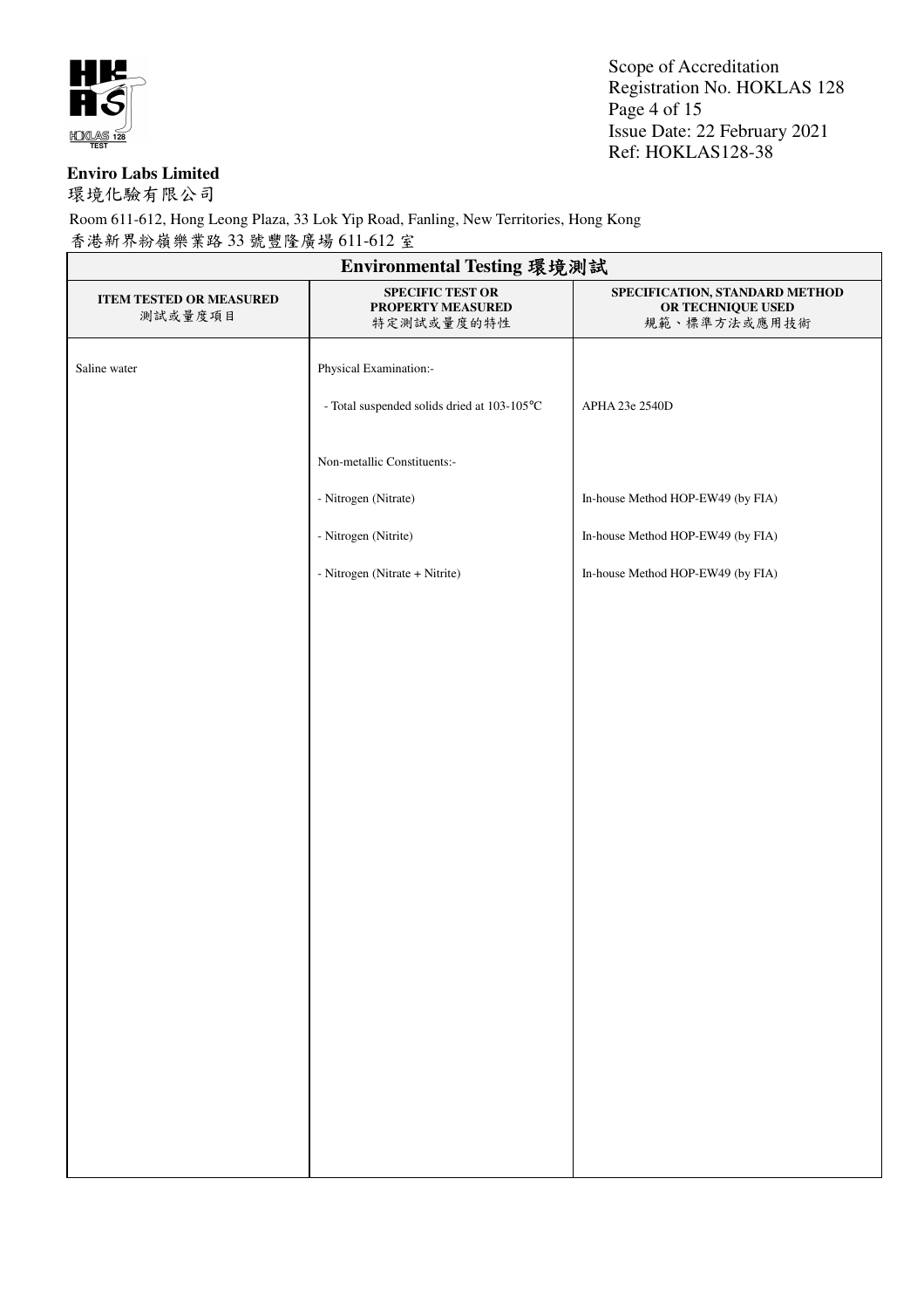

Scope of Accreditation Registration No. HOKLAS 128 Page 5 of 15 Issue Date: 22 February 2021 Ref: HOKLAS128-38

#### **Enviro Labs Limited**

環境化驗有限公司

| Environmental Testing 環境測試                |                                                            |                                                                     |  |
|-------------------------------------------|------------------------------------------------------------|---------------------------------------------------------------------|--|
| <b>ITEM TESTED OR MEASURED</b><br>測試或量度項目 | <b>SPECIFIC TEST OR</b><br>PROPERTY MEASURED<br>特定測試或量度的特性 | SPECIFICATION, STANDARD METHOD<br>OR TECHNIQUE USED<br>規範、標準方法或應用技術 |  |
| Water and Wastewater                      | Physical Examination:-                                     |                                                                     |  |
|                                           | - Colour                                                   | APHA 23e 2120 B                                                     |  |
|                                           | $-pH$                                                      | APHA 23e 4500-H <sup>+</sup> B                                      |  |
|                                           | - Turbidity                                                | APHA 23e 2130 B                                                     |  |
|                                           | - Total suspended solids dried at 103-105°C                | APHA 23e 2540 D                                                     |  |
|                                           | - Total solids dried at 103-105°C                          | APHA 23e 2540 B                                                     |  |
|                                           | - Total dissolved solids dried at 180°C                    | APHA 23e 2540 C                                                     |  |
|                                           | - Fixed solids ignited at 550°C                            | APHA 23e 2540 E                                                     |  |
|                                           | - Total volatile solids ignited at 550°C                   | APHA 23e 2540 E                                                     |  |
|                                           | - Volatile suspended solids ignited at 550°C               | APHA 23e 2540 E                                                     |  |
|                                           | - Settleable solids                                        | APHA 23e 2540 F                                                     |  |
|                                           | - Acidity (Total)                                          | APHA 23e 2310 B                                                     |  |
|                                           | - Acidity (Methyl orange)                                  | APHA 23e 2310 B                                                     |  |
|                                           | - Alkalinity (Total)                                       | APHA 23e 2320 B                                                     |  |
|                                           | - Alkalinity (Phenolphthalein)                             | APHA 23e 2320 B                                                     |  |
|                                           | - Hardness                                                 | APHA 23e 2340 B<br>APHA 23e 2340 C                                  |  |
|                                           | - Calcium hardness                                         | In-house Method HOP-EW37 (by calculation)                           |  |
|                                           | - Conductivity                                             | APHA 23e 2510 B                                                     |  |
|                                           |                                                            |                                                                     |  |
|                                           |                                                            |                                                                     |  |
|                                           |                                                            |                                                                     |  |
|                                           |                                                            |                                                                     |  |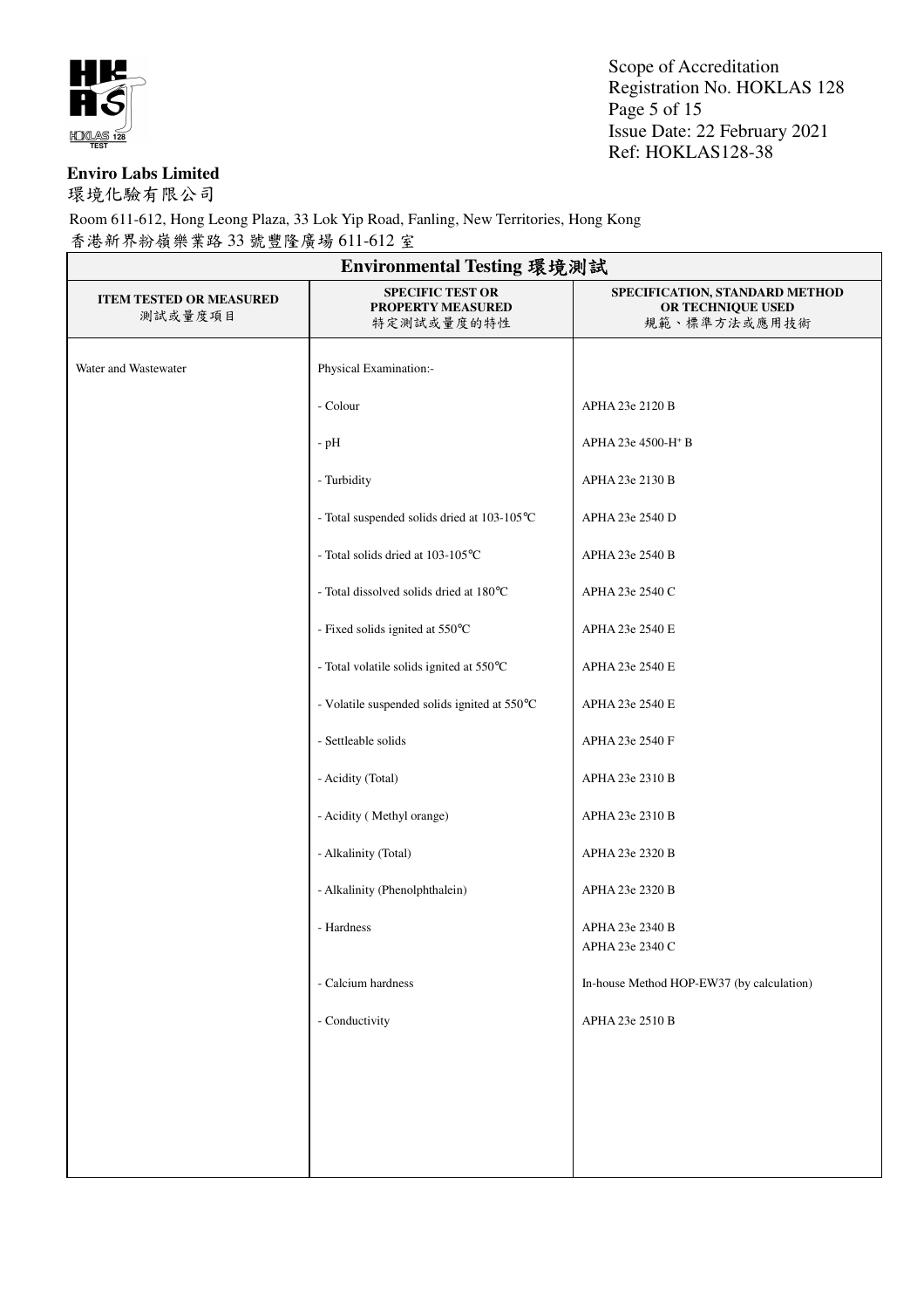

Scope of Accreditation Registration No. HOKLAS 128 Page 6 of 15 Issue Date: 22 February 2021 Ref: HOKLAS128-38

#### **Enviro Labs Limited**

環境化驗有限公司

| Environmental Testing 環境測試                |                                                                   |                                                                                                                                                                                                                                          |  |
|-------------------------------------------|-------------------------------------------------------------------|------------------------------------------------------------------------------------------------------------------------------------------------------------------------------------------------------------------------------------------|--|
| <b>ITEM TESTED OR MEASURED</b><br>測試或量度項目 | <b>SPECIFIC TEST OR</b><br><b>PROPERTY MEASURED</b><br>特定測試或量度的特性 | SPECIFICATION, STANDARD METHOD<br>OR TECHNIQUE USED<br>規範、標準方法或應用技術                                                                                                                                                                      |  |
| Water and Wastewater<br>(cont'd)          | Non-metallic Constituents:-                                       |                                                                                                                                                                                                                                          |  |
|                                           | - Cyanide (Total)                                                 | APHA 23e 4500 CN- C, D & E                                                                                                                                                                                                               |  |
|                                           | - Nitrogen (Ammonia)                                              | APHA 23e 4500-NH <sub>3</sub> B & C<br>APHA 23e 4500-NH <sub>3</sub> F<br>In-house method HOP-EW61 (by Distillation and<br>Titration Method)                                                                                             |  |
|                                           | - Nitrogen (Nitrate)                                              | In-house method HOP-EW49 (by FIA)                                                                                                                                                                                                        |  |
|                                           | - Nitrogen (Nitrite)                                              | APHA 23e 4500-NO <sub>2</sub> B<br>In-house method HOP-EW49 (by FIA)                                                                                                                                                                     |  |
|                                           | - Nitrogen (Nitrate + Nitrite)                                    | In-house method HOP-EW49 (by FIA)                                                                                                                                                                                                        |  |
|                                           | - Nitrogen (Total Kjeldahl)                                       | APHA 23e 4500-N <sub>org</sub> B & 4500-NH3 C<br>In-house method HOP-EW62 (by Block Digestion<br>and Titration Method)                                                                                                                   |  |
|                                           | - Nitrogen (Organic)<br>(Total Kjeldahl - Ammonia)                | APHA 23e 4500-N <sub>org</sub> B & 4500-NH3 C and<br>APHA 23e-4500-NH <sub>3</sub> B & C<br>In-house method HOP-EW62 (by Block Digestion<br>and Titration Method) and In-house method HOP-EW61<br>(by Distillation and Titration Method) |  |
|                                           | - Nitrogen (Total)<br>(Total Kjeldahl + Nitrate + Nitrite)        | APHA 23e 4500- $N_{org}$ B and & 4500-NH <sub>3</sub> C and<br>In-house method HOP-EW49 (by FIA)<br>In-house method HOP-EW62 (by Block Digestion<br>and Titration Method) and In-house method HOP-EW49<br>(by FIA)                       |  |
|                                           | - Ozone dose                                                      | In-house method HOP-EW42<br>(by Iodometric Titration method)                                                                                                                                                                             |  |
|                                           | - Phosphorus (Total)                                              | APHA 23e 4500-P B5 & D                                                                                                                                                                                                                   |  |
|                                           | - Phosphorus (Total reactive)<br>(Orthophosphate)                 | APHA 23e 4500-P D                                                                                                                                                                                                                        |  |
|                                           |                                                                   |                                                                                                                                                                                                                                          |  |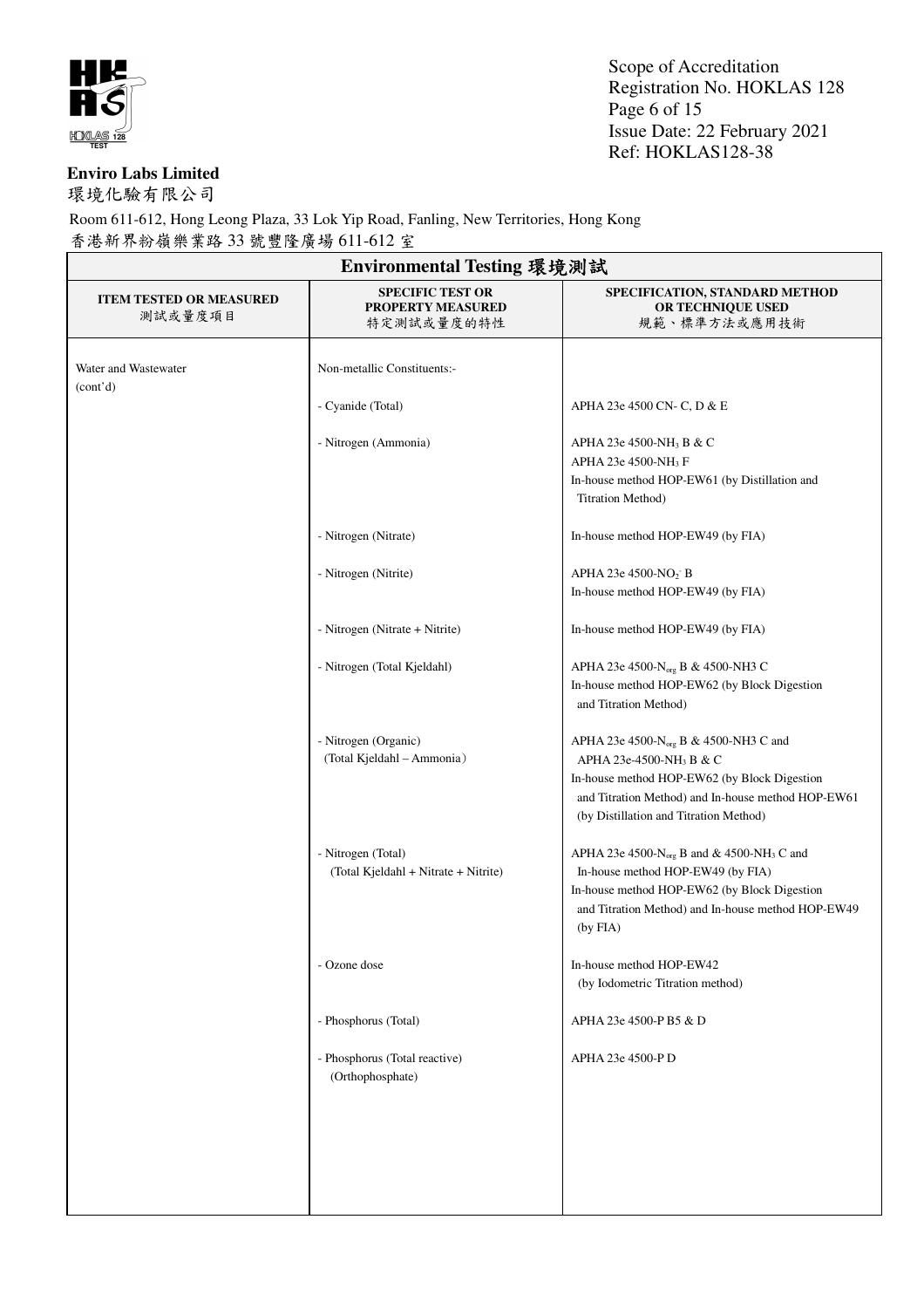

Scope of Accreditation Registration No. HOKLAS 128 Page 7 of 15 Issue Date: 22 February 2021 Ref: HOKLAS128-38

#### **Enviro Labs Limited**

環境化驗有限公司

| Environmental Testing 環境測試                |                                                            |                                                                                                                                      |  |
|-------------------------------------------|------------------------------------------------------------|--------------------------------------------------------------------------------------------------------------------------------------|--|
| <b>ITEM TESTED OR MEASURED</b><br>測試或量度項目 | <b>SPECIFIC TEST OR</b><br>PROPERTY MEASURED<br>特定測試或量度的特性 | SPECIFICATION, STANDARD METHOD<br>OR TECHNIQUE USED<br>規範、標準方法或應用技術                                                                  |  |
| Water and Wastewater<br>(cont'd)          | Non-metallic Constituents (cont'd):-                       |                                                                                                                                      |  |
|                                           | - Chlorine (Total residual)                                | APHA 23e 4500-Cl B<br>In-house method HOP-EW31 (by DPD colorimetric method)<br>In-house method HOP-EW36 (by DPD colorimetric method) |  |
|                                           | - Chlorine (Free residual)                                 | In-house method HOP-EW36<br>(by DPD colorimetric method)                                                                             |  |
|                                           | - Chloride                                                 | APHA 23e 4500-Cl B                                                                                                                   |  |
|                                           | - Sulphate                                                 | APHA 23e 4500-SO <sub>4</sub> <sup>2-</sup> E                                                                                        |  |
|                                           | - Dissolved oxygen                                         | APHA 23e 4500-O G                                                                                                                    |  |
|                                           | - Sulphide                                                 | APHA 23e 4500-S <sup>2-</sup> D                                                                                                      |  |
|                                           | - Soluble Sulphide                                         | APHA 23e 4500-S <sup>2-</sup> B & D                                                                                                  |  |
|                                           | Organic Pollutants:-                                       |                                                                                                                                      |  |
|                                           | - 5-Day Biochemical Oxygen Demand                          | APHA 23e 5210 B<br>BS6068-2.63:1998                                                                                                  |  |
|                                           | - Chemical oxygen demand                                   | APHA 23e 5220 C<br>APHA 23e 5220 B<br>APHA 23e 5220 D                                                                                |  |
|                                           | - Oil & grease                                             | APHA 23e 5520 B                                                                                                                      |  |
| Water                                     | Physical Examination:-                                     |                                                                                                                                      |  |
|                                           | - Oxidation-reduction potential                            | APHA 23e 2580 B                                                                                                                      |  |
| Water                                     | Non-metallic Constituents:-                                |                                                                                                                                      |  |
|                                           | - Fluoride                                                 | APHA 23e 4500-F D                                                                                                                    |  |
| Potable Water                             | Organic Pollutants:-                                       |                                                                                                                                      |  |
|                                           | Ultraviolet Absorption at 254nm                            | APHA 23e 5910 A & B                                                                                                                  |  |
|                                           |                                                            |                                                                                                                                      |  |
|                                           |                                                            |                                                                                                                                      |  |
|                                           |                                                            |                                                                                                                                      |  |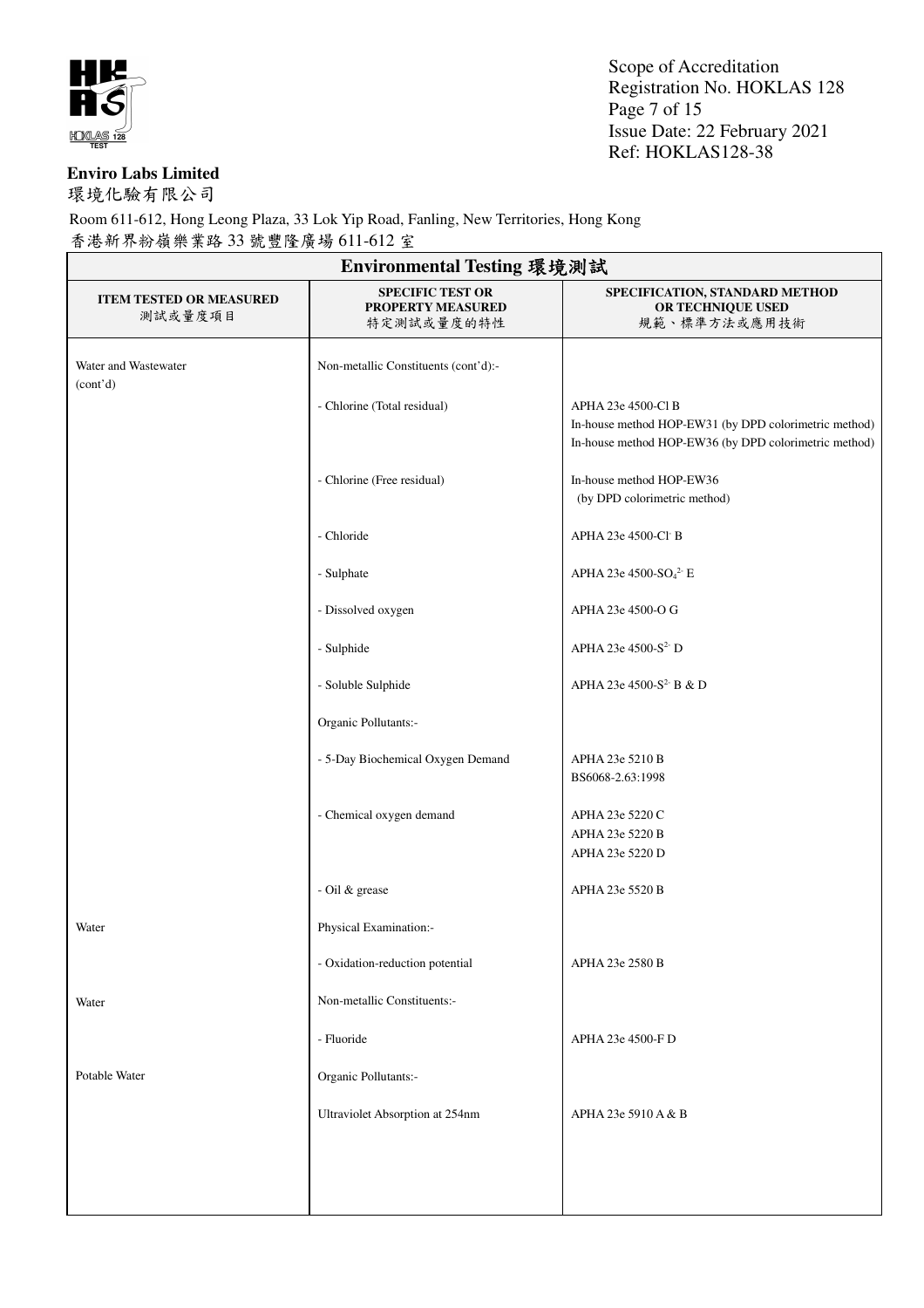

Scope of Accreditation Registration No. HOKLAS 128 Page 8 of 15 Issue Date: 22 February 2021 Ref: HOKLAS128-38

#### **Enviro Labs Limited**

環境化驗有限公司

| Environmental Testing 環境測試                  |                                                                                                                                                                                                                                                                                            |                                                                            |  |
|---------------------------------------------|--------------------------------------------------------------------------------------------------------------------------------------------------------------------------------------------------------------------------------------------------------------------------------------------|----------------------------------------------------------------------------|--|
| <b>ITEM TESTED OR MEASURED</b><br>測試或量度項目   | <b>SPECIFIC TEST OR</b><br>PROPERTY MEASURED<br>特定測試或量度的特性                                                                                                                                                                                                                                 | SPECIFICATION, STANDARD METHOD<br>OR TECHNIQUE USED<br>規範、標準方法或應用技術        |  |
| Water and Wastewater                        | Trace Metals:-<br>(Total and acid extractable)                                                                                                                                                                                                                                             |                                                                            |  |
|                                             | - Digestion procedures                                                                                                                                                                                                                                                                     | APHA 23e 3030 E1<br>In-house method HOP-EW39<br>(Microwave acid digestion) |  |
|                                             | - Aluminium, Antimony, Arsenic, Barium,<br>Boron, Beryllium, Cadmium, Calcium,<br>Chromium, Cobalt, Copper, Iron,<br>Lead, Lithium, Magnesium, Manganese,<br>Mercury, Molybdenum, Nickel, Potassium,<br>Selenium, Silver, Sodium, Strontium,<br>Tin, Thallium, Titanium, Vanadium,<br>Zinc | In-house method HOP-EW63 (By ICP-OES)                                      |  |
|                                             | - Hexavalent Chromium (VI)                                                                                                                                                                                                                                                                 | APHA 23e 3500-Cr B                                                         |  |
| Potable water<br>(having turbidity < 1 NTU) | Trace elements:-<br>(Total recoverable)<br>Antimony, Aluminium, Arsenic, Boron,<br>Barium, Cadmium, Chromium, Copper,<br>Iron, Lead, Manganese, Mercury,<br>Nickel, Selenium and Uranium                                                                                                   | In house method HOP-EW59<br>(by ICP/MS)                                    |  |
|                                             |                                                                                                                                                                                                                                                                                            |                                                                            |  |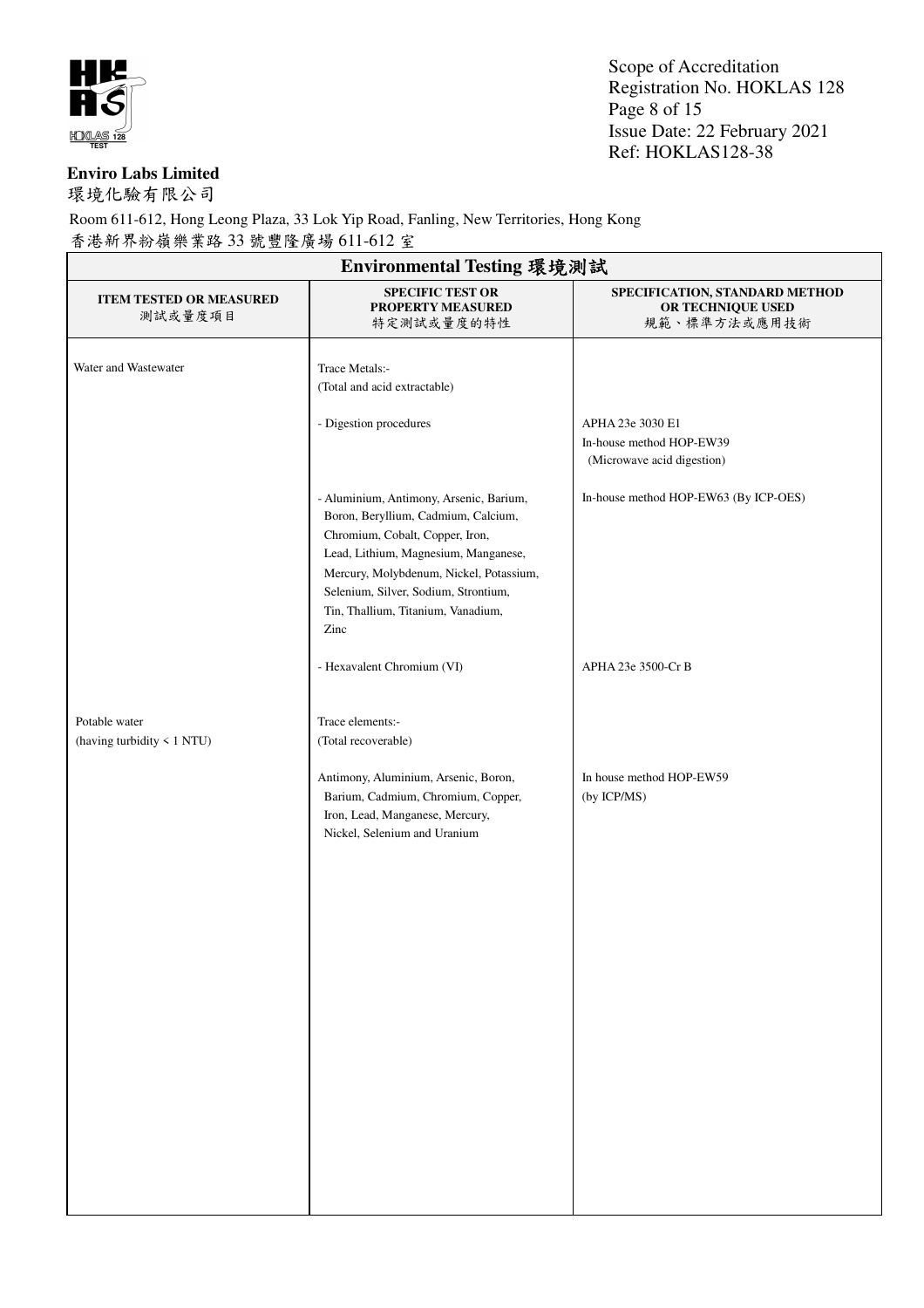

Scope of Accreditation Registration No. HOKLAS 128 Page 9 of 15 Issue Date: 22 February 2021 Ref: HOKLAS128-38

#### **Enviro Labs Limited**

環境化驗有限公司

| Environmental Testing 環境測試                |                                                                                                                                                                                                                                                                                                                                        |                                                                     |  |
|-------------------------------------------|----------------------------------------------------------------------------------------------------------------------------------------------------------------------------------------------------------------------------------------------------------------------------------------------------------------------------------------|---------------------------------------------------------------------|--|
| <b>ITEM TESTED OR MEASURED</b><br>測試或量度項目 | <b>SPECIFIC TEST OR</b><br>PROPERTY MEASURED<br>特定測試或量度的特性                                                                                                                                                                                                                                                                             | SPECIFICATION, STANDARD METHOD<br>OR TECHNIQUE USED<br>規範、標準方法或應用技術 |  |
| Water and Saline water                    | Organic Pollutants:-                                                                                                                                                                                                                                                                                                                   |                                                                     |  |
|                                           | - Polycyclic Aromatic Hydrocarbons:<br>Naphthalene<br>Benz(a)anthracene<br>Acenaphthylene<br>Chrysene<br>Acenaphthene<br>Benzo(b)fluoranthene<br>Fluorene<br>Benzo(k)fluoranthene<br>Phenanthrene<br>Benzo(a)pyrene<br>Anthracene<br>Indeno(1,2,3-cd)pyrene<br>Fluoranthene<br>Dibenz(a,h)anthracene<br>Pyrene<br>Benzo(g,h,i)perylene | In house method HOP-EW52 (By GC/MSD)                                |  |
| Solid and Semi-solid Wastewater Sludges   | Physical Examination:-                                                                                                                                                                                                                                                                                                                 |                                                                     |  |
|                                           | - Total solids dried at 103-105°C                                                                                                                                                                                                                                                                                                      | APHA 23e 2540 G                                                     |  |
|                                           | - Fixed solids ignited at 550°C                                                                                                                                                                                                                                                                                                        | APHA 23e 2540 G                                                     |  |
|                                           | - Volatile solids ignited at 550°C                                                                                                                                                                                                                                                                                                     | APHA 23e 2540 G                                                     |  |
|                                           | - Settled sludge volume (SSV)                                                                                                                                                                                                                                                                                                          | APHA 23e 2710 C                                                     |  |
|                                           | - Sludge volume Index (SVI)                                                                                                                                                                                                                                                                                                            | APHA 23e 2710 D                                                     |  |
|                                           |                                                                                                                                                                                                                                                                                                                                        |                                                                     |  |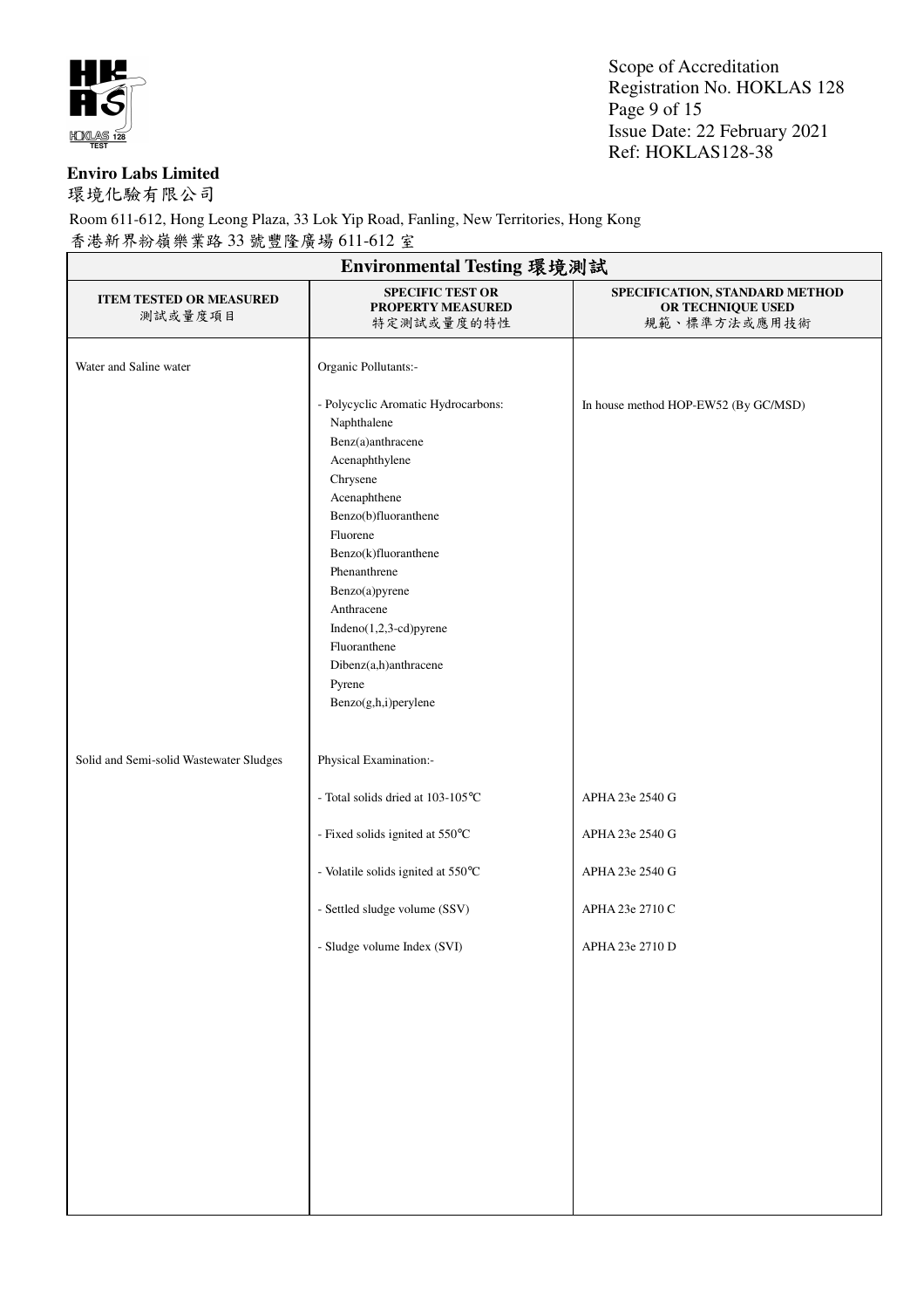

Scope of Accreditation Registration No. HOKLAS 128 Page 10 of 15 Issue Date: 22 February 2021 Ref: HOKLAS128-38

#### **Enviro Labs Limited**

環境化驗有限公司

| Environmental Testing 環境測試                |                                                                   |                                                                                                                                                                                                                                       |  |
|-------------------------------------------|-------------------------------------------------------------------|---------------------------------------------------------------------------------------------------------------------------------------------------------------------------------------------------------------------------------------|--|
| <b>ITEM TESTED OR MEASURED</b><br>測試或量度項目 | <b>SPECIFIC TEST OR</b><br><b>PROPERTY MEASURED</b><br>特定測試或量度的特性 | SPECIFICATION, STANDARD METHOD<br>OR TECHNIQUE USED<br>規範、標準方法或應用技術                                                                                                                                                                   |  |
| Water, Wastewater and Saline Water        | Microbiological examinations:                                     |                                                                                                                                                                                                                                       |  |
|                                           | - Heterotrophic plate count                                       | APHA 23e 9215B                                                                                                                                                                                                                        |  |
|                                           | - Total Coliform count                                            | DoE (1983) The Bacteriological Examination of<br>Drinking Water Supplies, 1982, Membrane Filtration<br>Procedure: Sections 7.8 and 7.9.4.1<br>Bacterial Confirmation: Section 7.9.4.3                                                 |  |
|                                           |                                                                   | The Microbiology of Drinking Water (2002) - Part 4A<br>Methods for the Examination of Waters and<br>Associated Materials, Environment Agency, UK                                                                                      |  |
|                                           | - Faecal Coliform count                                           | DoE (1983) The Bacteriological Examination of<br>Drinking Water Supplies, 1982, Membrane Filtration<br>Procedure: Sections 7.8 and 7.9.4.2;<br>Bacterial Confirmation: Section 7.7.6.3                                                |  |
|                                           | - E. coli count                                                   | DoE (1983) The Bacteriological Examination of<br>Drinking Water Supplies, 1982, Membrane Filtration<br>Procedure: Section 7.8 and 7.9.4.2<br>Bacterial Confirmation: Section 7.9.4.4<br>DoE (1983) The Bacteriological Examination of |  |
|                                           |                                                                   | Drinking Water Supplies, 1982, Membrane Filtration<br>Procedure: Section 7.8 and 7.9.4.2<br>Bacterial Confirmation: in-situ urease test                                                                                               |  |
|                                           |                                                                   | The Microbiology of Drinking Water (2002) – Part 4A<br>Methods for the Examination of Waters and<br>Associated Materials, Environment Agency, UK                                                                                      |  |
|                                           |                                                                   |                                                                                                                                                                                                                                       |  |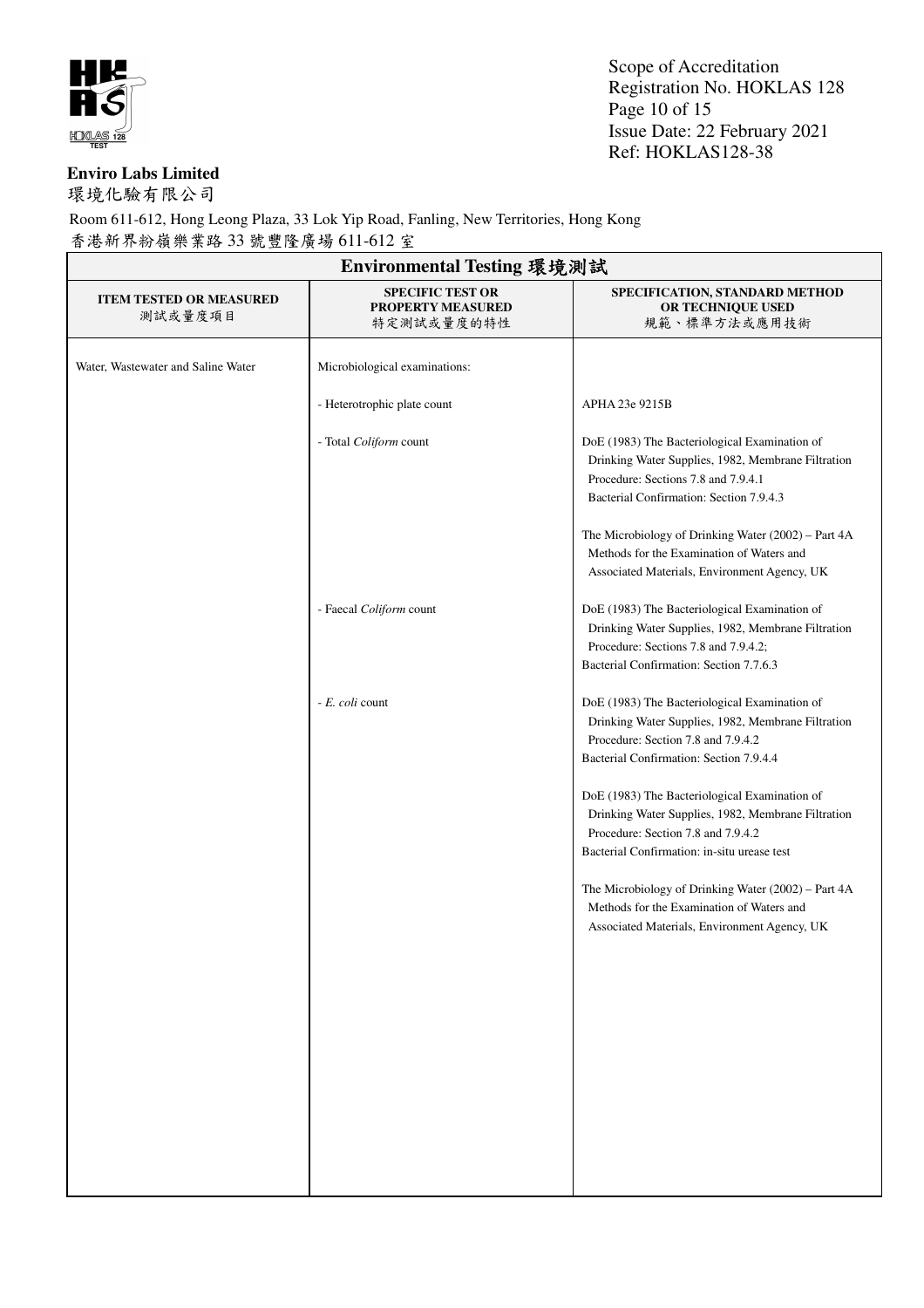

Scope of Accreditation Registration No. HOKLAS 128 Page 11 of 15 Issue Date: 22 February 2021 Ref: HOKLAS128-38

#### **Enviro Labs Limited**

環境化驗有限公司

| Environmental Testing 環境測試                                    |                                                                   |                                                                                                                                                                                |  |
|---------------------------------------------------------------|-------------------------------------------------------------------|--------------------------------------------------------------------------------------------------------------------------------------------------------------------------------|--|
| <b>ITEM TESTED OR MEASURED</b><br>測試或量度項目                     | <b>SPECIFIC TEST OR</b><br><b>PROPERTY MEASURED</b><br>特定測試或量度的特性 | SPECIFICATION, STANDARD METHOD<br>OR TECHNIQUE USED<br>規範、標準方法或應用技術                                                                                                            |  |
|                                                               | Microbiological examinations:                                     |                                                                                                                                                                                |  |
| Water and Wastewater                                          | - Enumeration of E. coli                                          | Environmental Microbiology Laboratory<br>Test Method Manual TM09/EC/10/98 Issue 3,<br>Environmental Protection Department, HK                                                  |  |
|                                                               | - Enumeration of Faecal Coliforms                                 | Environmental Microbiology Laboratory<br>Test Method Manual TM09/EC/10/98 Issue 3,<br>Environmental Protection Department, HK                                                  |  |
|                                                               | - Enumeration of Enterococci                                      | United States Environmental Protection Agency<br>Method 1600: Enterococci in water by membrane<br>filtration using membrane Enterococcus<br>Indoxyl-β-D-Glucoside Agar $(mEI)$ |  |
| Treated bathing water, Water for human use<br>and consumption | - Legionella spp. including Legionella<br>pneumophila             | ISO 11731-2:2004<br>BS EN ISO 11731-2:2008                                                                                                                                     |  |
| Water, wastewater and Cooling Tower Water                     | - Legionellae including Legionella<br>pneumophila                 | AS/NZS 3896:1998                                                                                                                                                               |  |
| Marine Water                                                  | - Enumeration of E. coli                                          | Environmental Microbiology Laboratory<br>Test Method Manual TM09/EC/10/98 Issue 3,<br>Environmental Protection Department, HK                                                  |  |
|                                                               | - Enumeration of Faecal Coliforms                                 | Environmental Microbiology Laboratory<br>Test Method Manual TM09/EC/10/98 Issue 3,<br>Environmental Protection Department, HK                                                  |  |
|                                                               | - Enumeration of Enterococci                                      | United States Environmental Protection Agency<br>Method 1600: Enterococci in water by membrane<br>filtration using membrane Enterococcus<br>Indoxyl-β-D-Glucoside Agar (mEI)   |  |
|                                                               |                                                                   |                                                                                                                                                                                |  |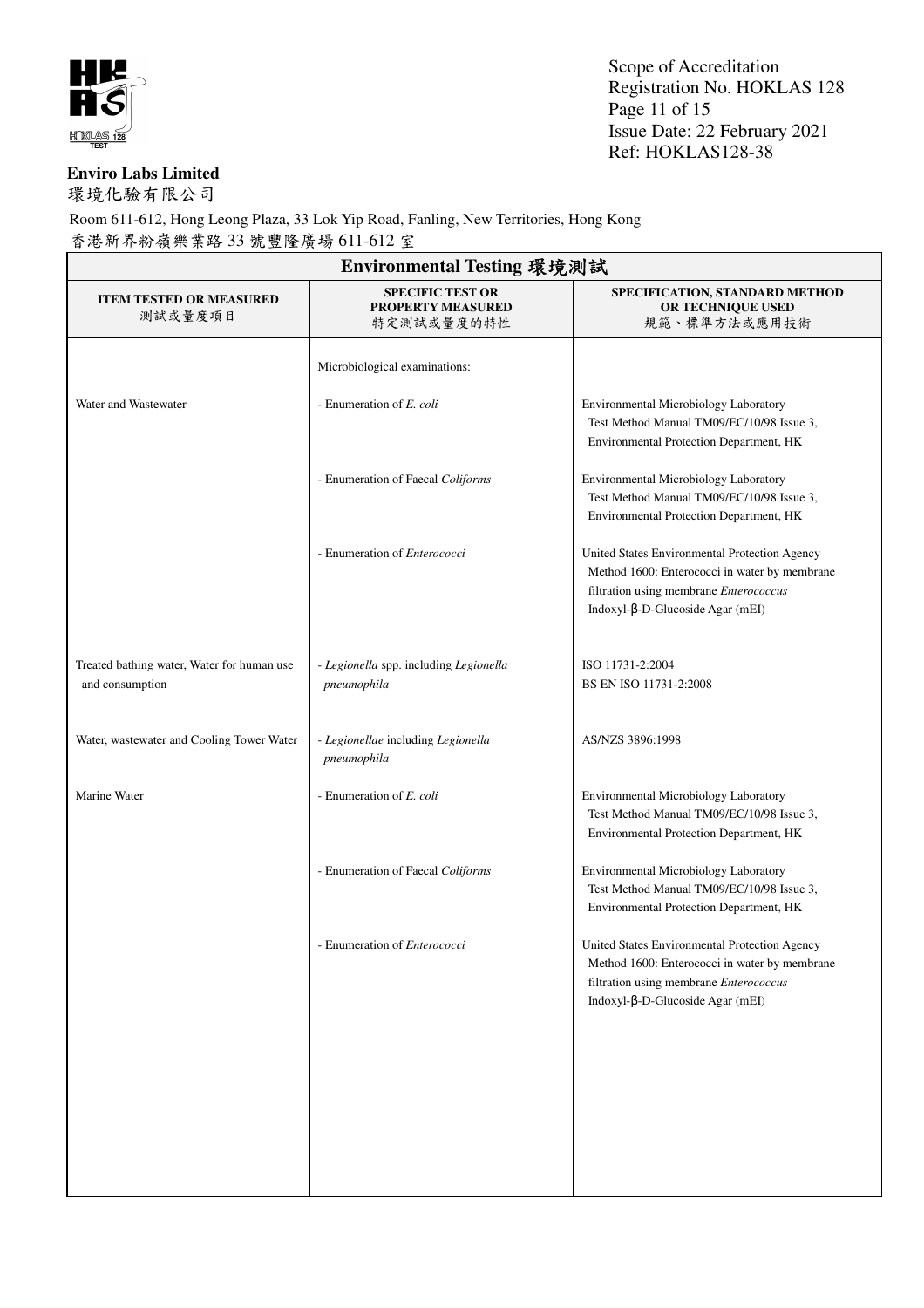

Scope of Accreditation Registration No. HOKLAS 128 Page 12 of 15 Issue Date: 22 February 2021 Ref: HOKLAS128-38

#### **Enviro Labs Limited**

環境化驗有限公司

| Food 食品                                       |                                                                   |                                                                                                                                                           |  |  |
|-----------------------------------------------|-------------------------------------------------------------------|-----------------------------------------------------------------------------------------------------------------------------------------------------------|--|--|
| <b>ITEM TESTED OR MEASURED</b><br>測試或量度項目     | <b>SPECIFIC TEST OR</b><br><b>PROPERTY MEASURED</b><br>特定測試或量度的特性 | SPECIFICATION, STANDARD METHOD<br>OR TECHNIQUE USED<br>規範、標準方法或應用技術                                                                                       |  |  |
|                                               | Microbiological examinations:-                                    |                                                                                                                                                           |  |  |
| General foodstuff                             | - Aerobic Plate Count                                             | AOAC Official Method 990.12 (2005)                                                                                                                        |  |  |
|                                               | - Coliform Count                                                  | AOAC Official Method 991.14 (2005)                                                                                                                        |  |  |
|                                               | - E. coli Count                                                   | AOAC Official Method 991.14 (2005)                                                                                                                        |  |  |
|                                               | - Yeast and mold                                                  | AOAC Official Method 997.02 (2005)                                                                                                                        |  |  |
|                                               | - Salmonella spp.                                                 | BS EN ISO 6579:2002<br>(incorporating corrigendum No. 1)                                                                                                  |  |  |
|                                               | - Detection of Vibrio parahaemolyticus                            | ISO/TS 21872-1:2007                                                                                                                                       |  |  |
|                                               | - Detection of Vibrio cholerae                                    | ISO/TS 21872-1:2007                                                                                                                                       |  |  |
|                                               | - Detection of Listeria monocytogenes                             | CHROMagar™ Listeria<br>Confirmation by CHROMagar™ Identification Listeria                                                                                 |  |  |
|                                               | - Enumeration of Listeria monocytogenes                           | CHROMagar™ Listeria Enumeration<br>Confirmation by CHROMagar™ Identification Listeria                                                                     |  |  |
|                                               | - Enumeration of Presumptive Bacillus cereus                      | US FDA Bacteriological Analytical Manual Online<br>(BAM online), Chapter 14, February 2012<br>Bacillus Cereus Rapid Agar (BACARA) without<br>confirmation |  |  |
|                                               |                                                                   | Bacillus Cereus Rapid Agar (BACARA) -<br>AFNOR Validation Certificate no. AES-10/10-7/10                                                                  |  |  |
|                                               | - Enumeration of <i>Enterobacteriaceae</i>                        | AOAC 2003.01 (2006)                                                                                                                                       |  |  |
| Selected types of processed and prepared food | - Staphylococcus aureus                                           | AOAC Official Method 2003.07 (2006)                                                                                                                       |  |  |
| <b>Selected Dairy Foods</b>                   | - Staphylococcus aureus                                           | AOAC Official Method 2003.08 (2005)                                                                                                                       |  |  |
| Selected Meat, Seafood, and poultry           | - Staphylococcus aureus                                           | AOAC Official Method 2003.11 (2005)                                                                                                                       |  |  |
| Swab of surfaces in contact with food         | - Aerobic Plate Count                                             | SN/T 1897/2007 (3M Petrifilm method)                                                                                                                      |  |  |
|                                               |                                                                   |                                                                                                                                                           |  |  |
|                                               |                                                                   |                                                                                                                                                           |  |  |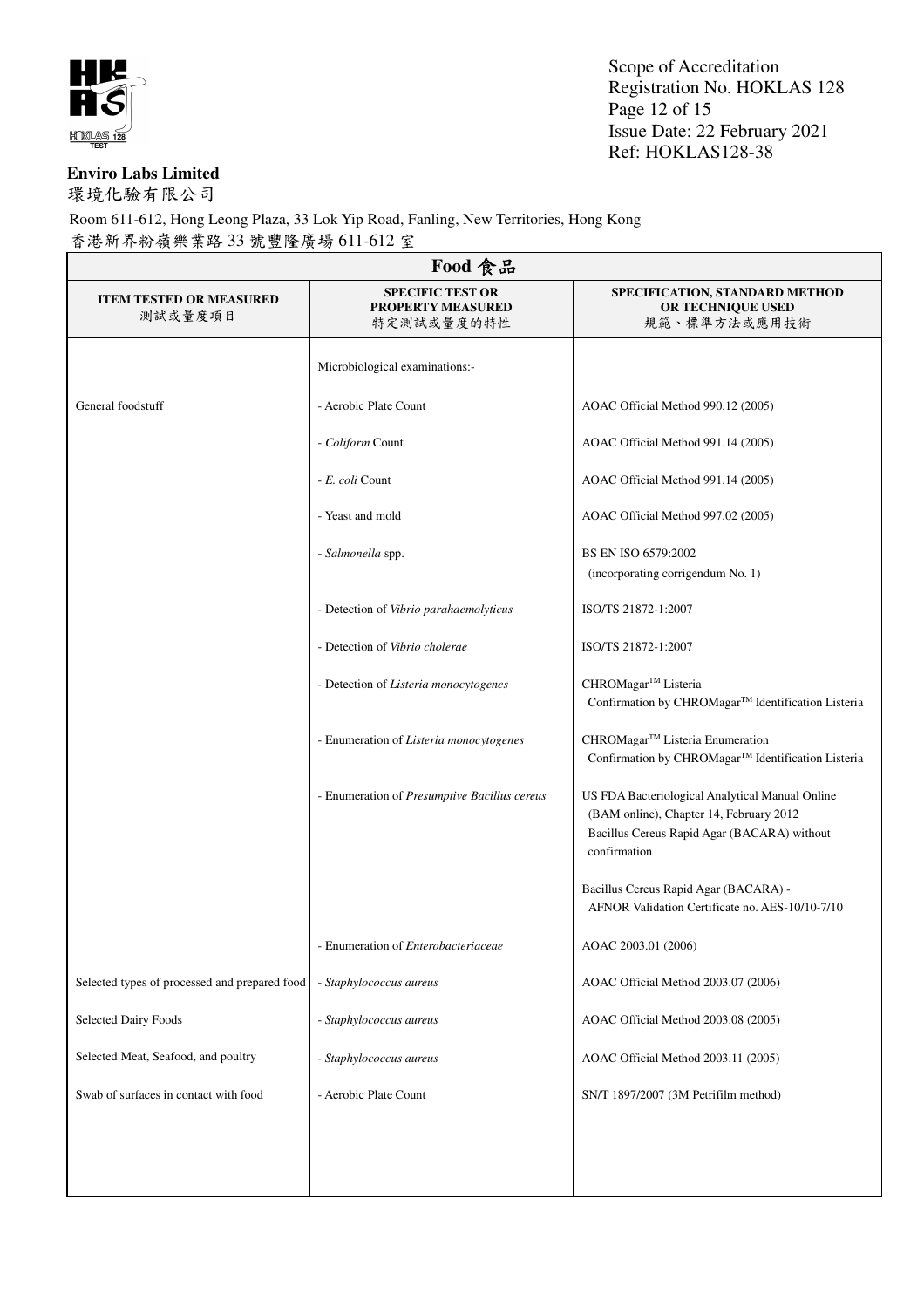

Scope of Accreditation Registration No. HOKLAS 128 Page 13 of 15 Issue Date: 22 February 2021 Ref: HOKLAS128-38

#### **Enviro Labs Limited**

環境化驗有限公司

| Food 食品                                        |                                                                                                                                                                                                     |                                                                                                          |  |  |
|------------------------------------------------|-----------------------------------------------------------------------------------------------------------------------------------------------------------------------------------------------------|----------------------------------------------------------------------------------------------------------|--|--|
| <b>ITEM TESTED OR MEASURED</b><br>測試或量度項目      | <b>SPECIFIC TEST OR</b><br><b>PROPERTY MEASURED</b><br>特定測試或量度的特性                                                                                                                                   | SPECIFICATION, STANDARD METHOD<br>OR TECHNIQUE USED<br>規範、標準方法或應用技術                                      |  |  |
|                                                | Metals: -                                                                                                                                                                                           |                                                                                                          |  |  |
| General foodstuff                              | - Boron, Sodium                                                                                                                                                                                     | In-house method HOP-FD01 (Microwave acid digestion)<br>In-house method HOP-FD02 (By ICP-OES)             |  |  |
| General foodstuff<br>(Excluding bottled water) | - Antimony, Arsenic, Cadmium<br>Chromium, Lead, Mercury, Tin                                                                                                                                        | In-house method HOP-FD25 (Microwave acid digestion)<br>In-house method HOP-FD26 (By ICP-MS)              |  |  |
| Rice and Aquatic products                      | - Inorganic Arsenic<br>Arsenic (III) and Arsenic (V)                                                                                                                                                | In house method HOP-FD23<br>(by IC-ICP/MS)                                                               |  |  |
| Fish                                           | - Methylmercury                                                                                                                                                                                     | In house method HOP-FD24<br>(by IC-ICP/MS)                                                               |  |  |
|                                                | Organic contaminants:-                                                                                                                                                                              |                                                                                                          |  |  |
| General foodstuff                              | - Phthalates:                                                                                                                                                                                       |                                                                                                          |  |  |
|                                                | Di-(2-ethylhexyl) phthalate (DEHP)<br>Benzyl butyl phthalate (BBP)<br>Di-n-octyl phthalate (DNOP)<br>Di-butyl phthalate (DBP)<br>Di-isononyl phthalate (DINP)<br>Di-isodecyl ortho-phthalate (DIDP) | In-house method HOP-FD04<br>(By GC/MSD)                                                                  |  |  |
|                                                | - Melamine                                                                                                                                                                                          | In house method HOP-FD20 (By LC-MS/MS)                                                                   |  |  |
|                                                | Preservatives :-                                                                                                                                                                                    |                                                                                                          |  |  |
| Drinks and Beverages                           | - Benzoic acid, Sorbic acid,<br>Methyl para-hydroxybenzoate,<br>Ethyl para-hydroxybenzoate and<br>Propyl para-hydroxybenzoate                                                                       | In house method HOP-FD03<br>(By HPLC/DAD)<br>In house method HOP-FD09<br>(Confirmation test by LC/MS/MS) |  |  |
| General foodstuff                              | - Boric acid and borates                                                                                                                                                                            | In-house method HOP-FD05 (By ICP-OES)                                                                    |  |  |
|                                                | Veterinary drug residues: -                                                                                                                                                                         |                                                                                                          |  |  |
| <b>Aquatic Products</b>                        | - Malachite green and Leucomalachite green                                                                                                                                                          | In house method HOP-FD22 (By LC/MS/MS)                                                                   |  |  |
|                                                |                                                                                                                                                                                                     |                                                                                                          |  |  |
|                                                |                                                                                                                                                                                                     |                                                                                                          |  |  |
|                                                |                                                                                                                                                                                                     |                                                                                                          |  |  |
|                                                |                                                                                                                                                                                                     |                                                                                                          |  |  |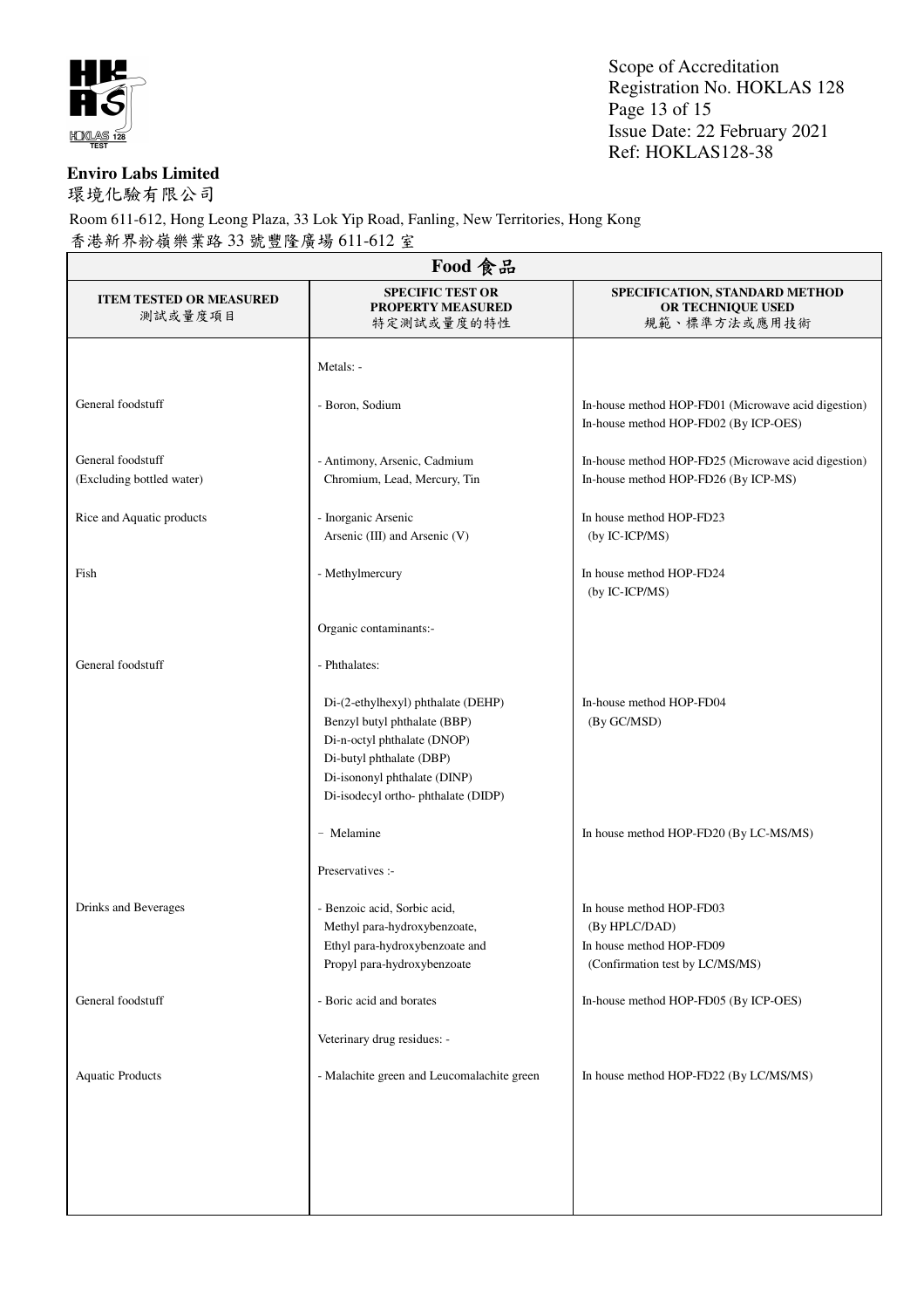

Scope of Accreditation Registration No. HOKLAS 128 Page 14 of 15 Issue Date: 22 February 2021 Ref: HOKLAS128-38

#### **Enviro Labs Limited**

環境化驗有限公司

| Food 食品                                   |                                                                                                                                                                                                                                                                                                                                                                                                                                                                                                                                                                     |                                                                     |  |  |
|-------------------------------------------|---------------------------------------------------------------------------------------------------------------------------------------------------------------------------------------------------------------------------------------------------------------------------------------------------------------------------------------------------------------------------------------------------------------------------------------------------------------------------------------------------------------------------------------------------------------------|---------------------------------------------------------------------|--|--|
| <b>ITEM TESTED OR MEASURED</b><br>測試或量度項目 | <b>SPECIFIC TEST OR</b><br>PROPERTY MEASURED<br>特定測試或量度的特性                                                                                                                                                                                                                                                                                                                                                                                                                                                                                                          | SPECIFICATION, STANDARD METHOD<br>OR TECHNIQUE USED<br>規範、標準方法或應用技術 |  |  |
|                                           | Pesticide residues: -                                                                                                                                                                                                                                                                                                                                                                                                                                                                                                                                               |                                                                     |  |  |
| Fruit and Vegetables                      | Organochlorine pesticides:                                                                                                                                                                                                                                                                                                                                                                                                                                                                                                                                          |                                                                     |  |  |
|                                           | - Aldrin, cis-Chlordane, trans-Chlordane,<br>Dieldrin, Endrin, Heptachlor,<br>Heptachlor epoxide,<br>Hexachlorobenzene,<br>isomers (alpha-, beta- and delta-BHC),<br>Lindane, Oxychlordane,<br>Methyl pentachlorophenyl sulphide and<br>Pentachloroaniline<br>Quintozene (pentachloronitrobenzene)<br>2,4'-DDT, 2,4'-DDD, 2,4'-DDE,<br>4,4'-DDT, 4,4'-DDE, 4,4'-DDD,<br>Chlorothalonil, Chlorfenapyr, Dichlorbenil,<br>Mirex, Dicofol, Endosulfan I, Endosulfan II,<br>Endosulfan sulfate, Methoxychlor,<br>Procymidone, Tetradifon, Trifluralin and<br>Vinclozolin | In-house method HOP-FD06<br>(By GC/µECD and GC/MSD)                 |  |  |
|                                           |                                                                                                                                                                                                                                                                                                                                                                                                                                                                                                                                                                     |                                                                     |  |  |